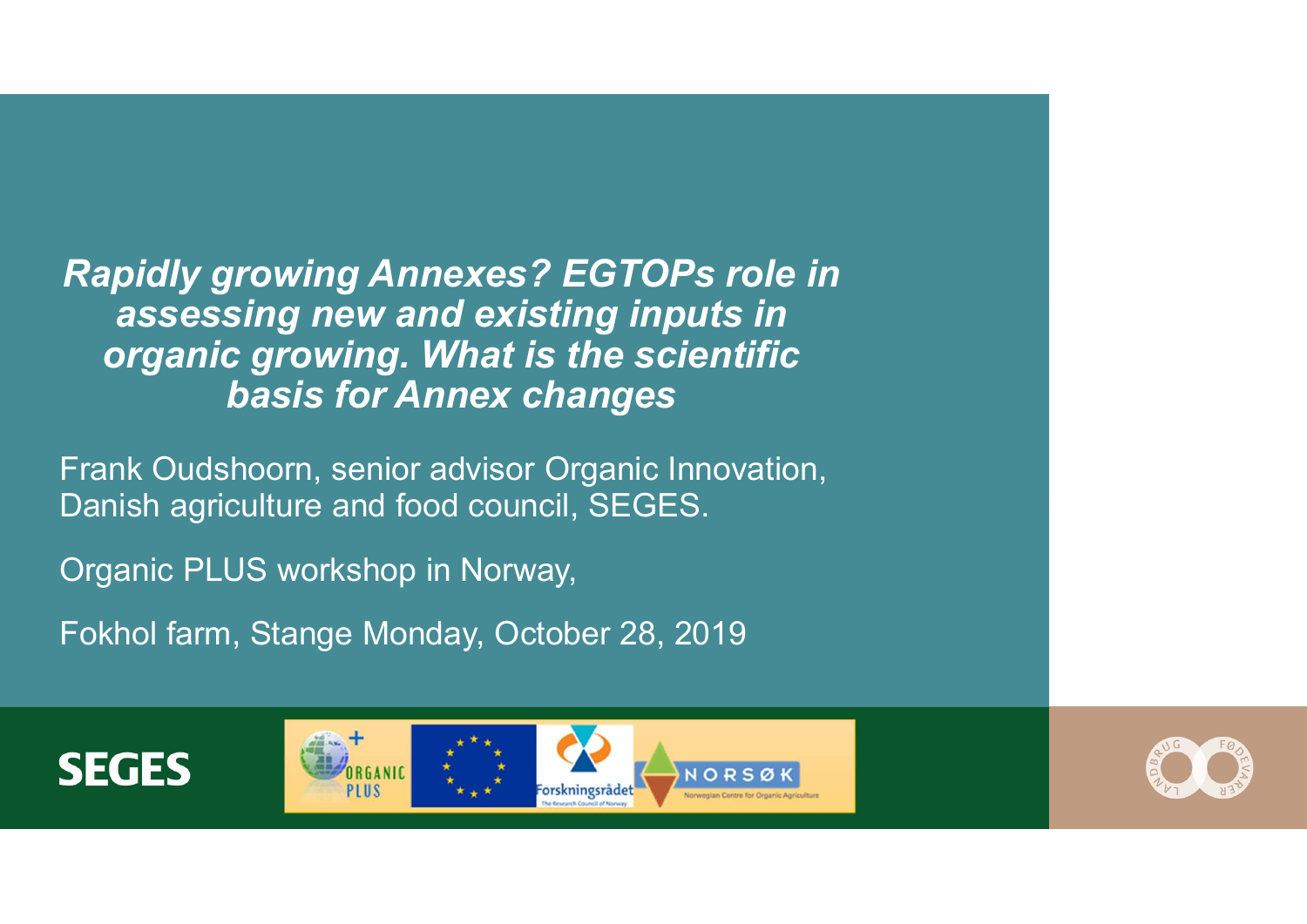# Who am I?

Who am I?<br>Frank Oudshoorn, Specialkonsulent økologi-innovation.<br>senior advisor with special competence in climate assessment,<br>sustainability (nutrients, biodiversity). senior advisor with special competence in climate assessment, sustainability (nutrients, biodiversity).

Background: arable crop advisor in the field, organic crop advisor, manager of organic research station, Wageningen/Aarhus; 2005-2009:Phd in system analysis of new technology for organic farming, researcher and lecturer at Aarhus University, and now since 2017, SEGES. udshoorn, Specialkonsulent økologi-innovation.<br>
senior advisor with special competence in climate assessment,<br>
sustainability (nutrients, biodiversity).<br>
und: arable crop advisor in the field, organic crop advisor, manager

Member of EGTOP permanent group since 2018 (Expert Group for Technical advice on Organic Production, appointed by the European commission).

Topics of work at the time using new technology for organic farming), Organic Plus (WP impact, soil, systems)



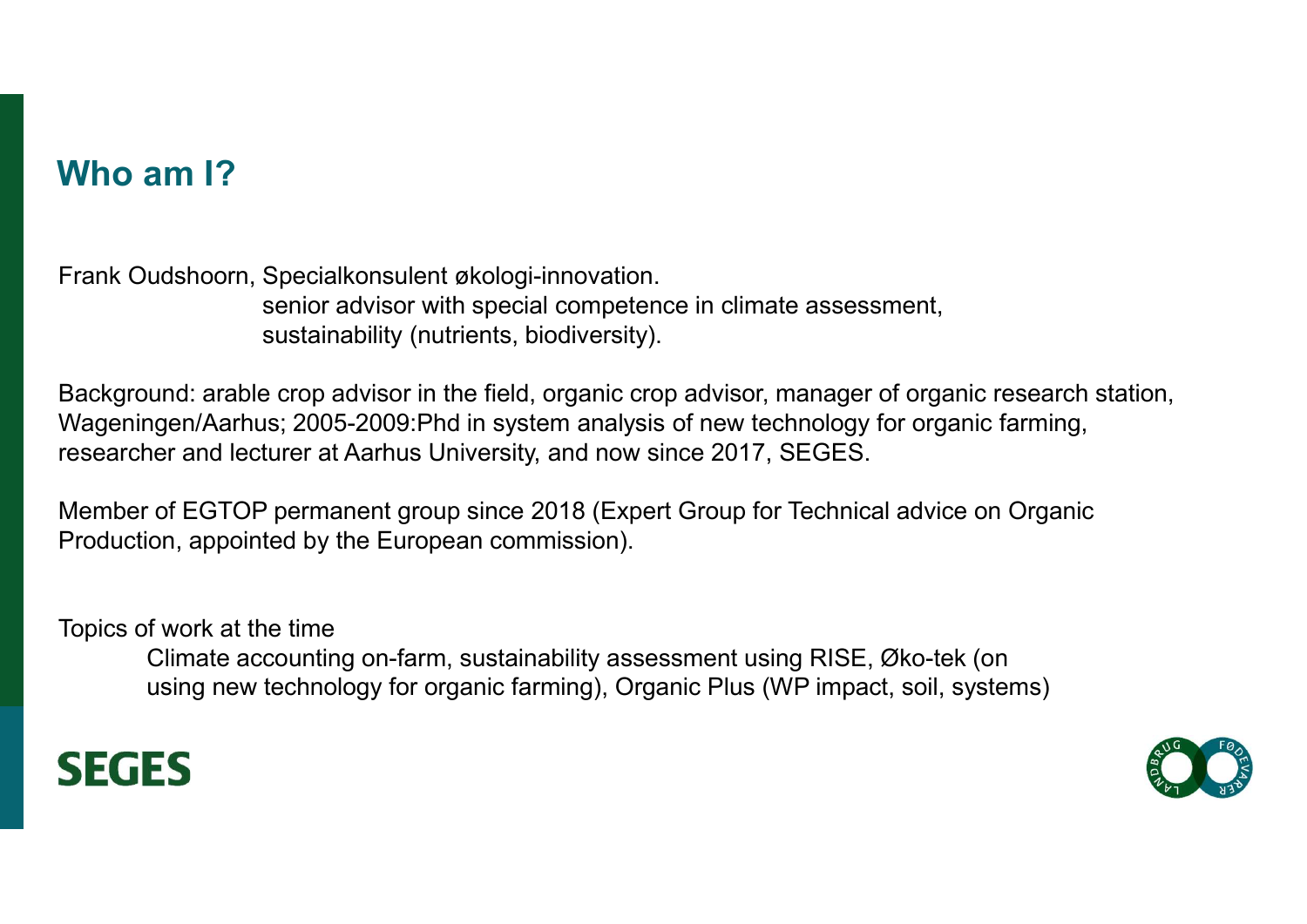# **Outline**

Something about me and the topics I am working on.

What is EGTOP and how does it work

Examples of decisions made, in the past and in my time.

Digestate (and co-digested with animal by-products)

**Struvite** 

Biochar

Stripped Nitrogen



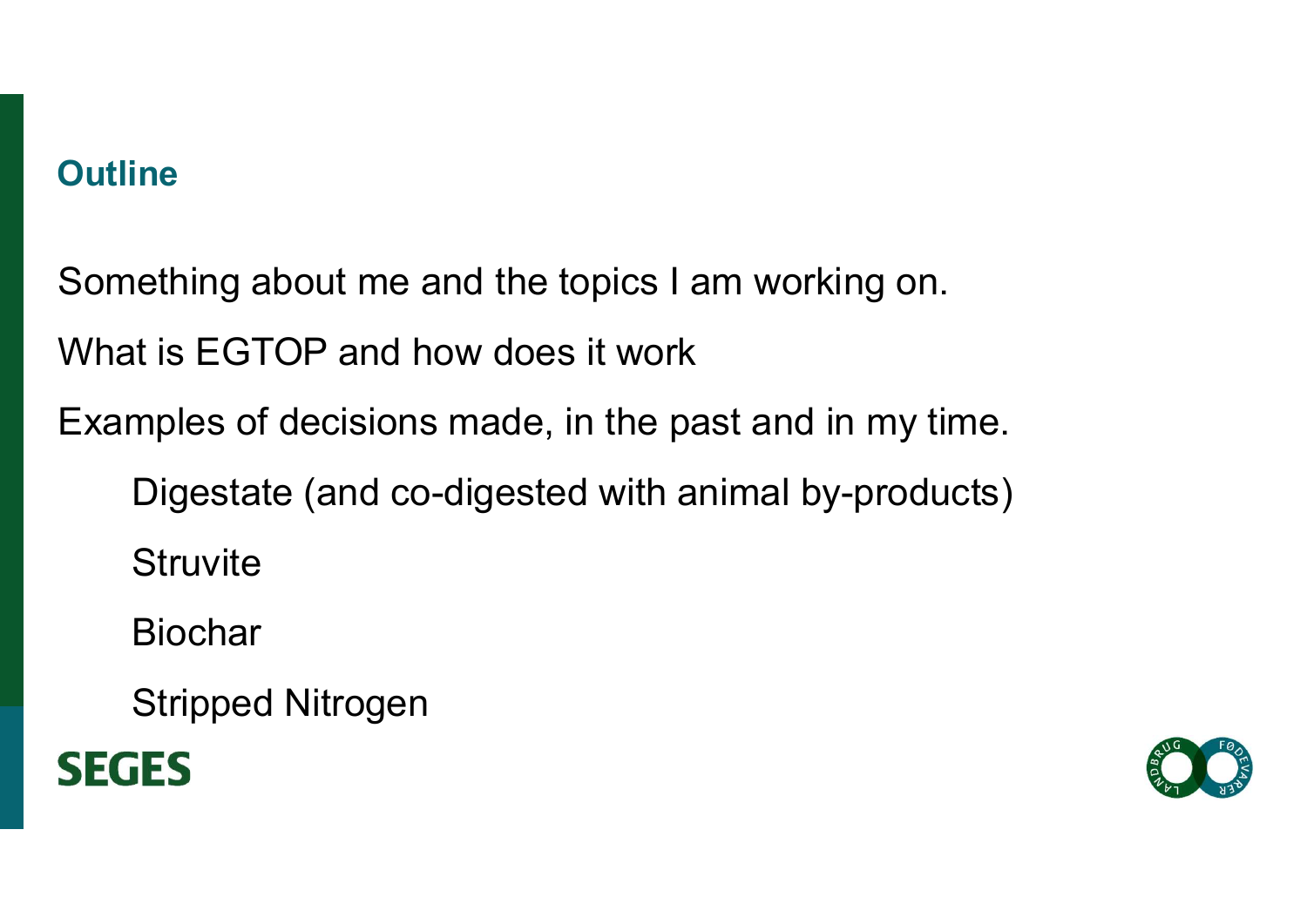# Ekspert Group for Technical Advice on Organic Production<br>Permanent group of 12 persons with different expertise

Permanent group of 12 persons with different expertise

Subgroups for expert advice with different participation, dependent on topic.

https://ec.europa.eu/info/food-farming-fisheries/farming/organic-farming/co-operation-andexpert-advice/egtop-reports\_en

Started 3. June 2009.

**Ekspert Group for Technical Advice on Organic Production**<br>Permanent group of 12 persons with different expertise<br>Subgroups for expert advice with different participation, dependent on topic.<br>https://ec.europa.eu/info/food products, substances and techniques in organic farming and processing, to develop or improve organic production rules and, more in general, on any other matter relating to the area of organic production.



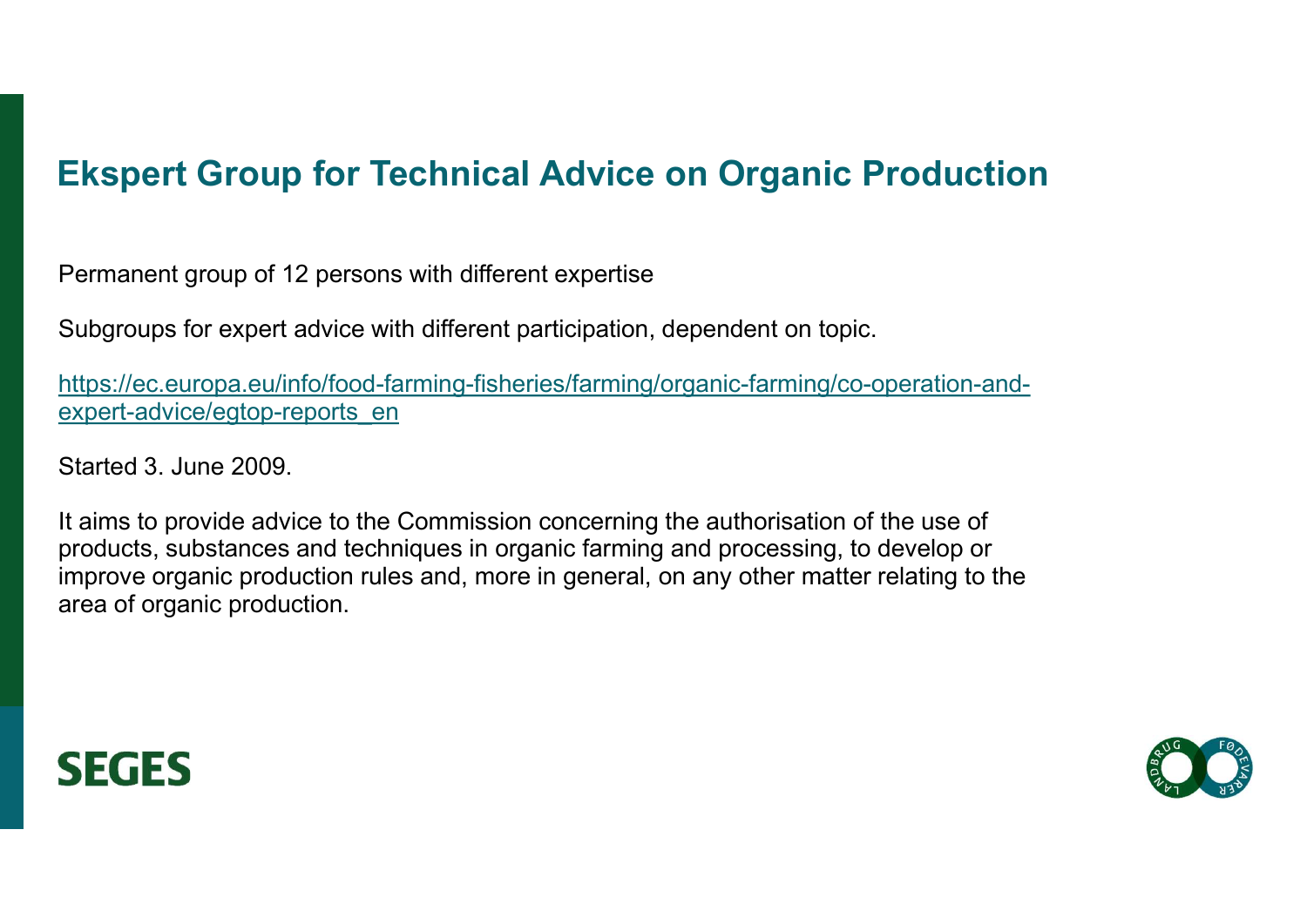#### Permanent members EGTOP

BESTE Andrea BLANCO PENEDO María Isabel BOURIN Marie CENSKOWSKY Udo LEMBO Giuseppe MARCHAND Patrice MICHELONI Cristina MINGUITO Pablo OUDSHOORN Frank Willem QUINTANA FERNÁNDEZ Paula SOSSIDOU Evangelia VOGT-KAUTE Werner

https://eur-lex.europa.eu/legalcontent/DA/TXT/PDF/?uri=CELEX:32017D0831(01)&from=EN



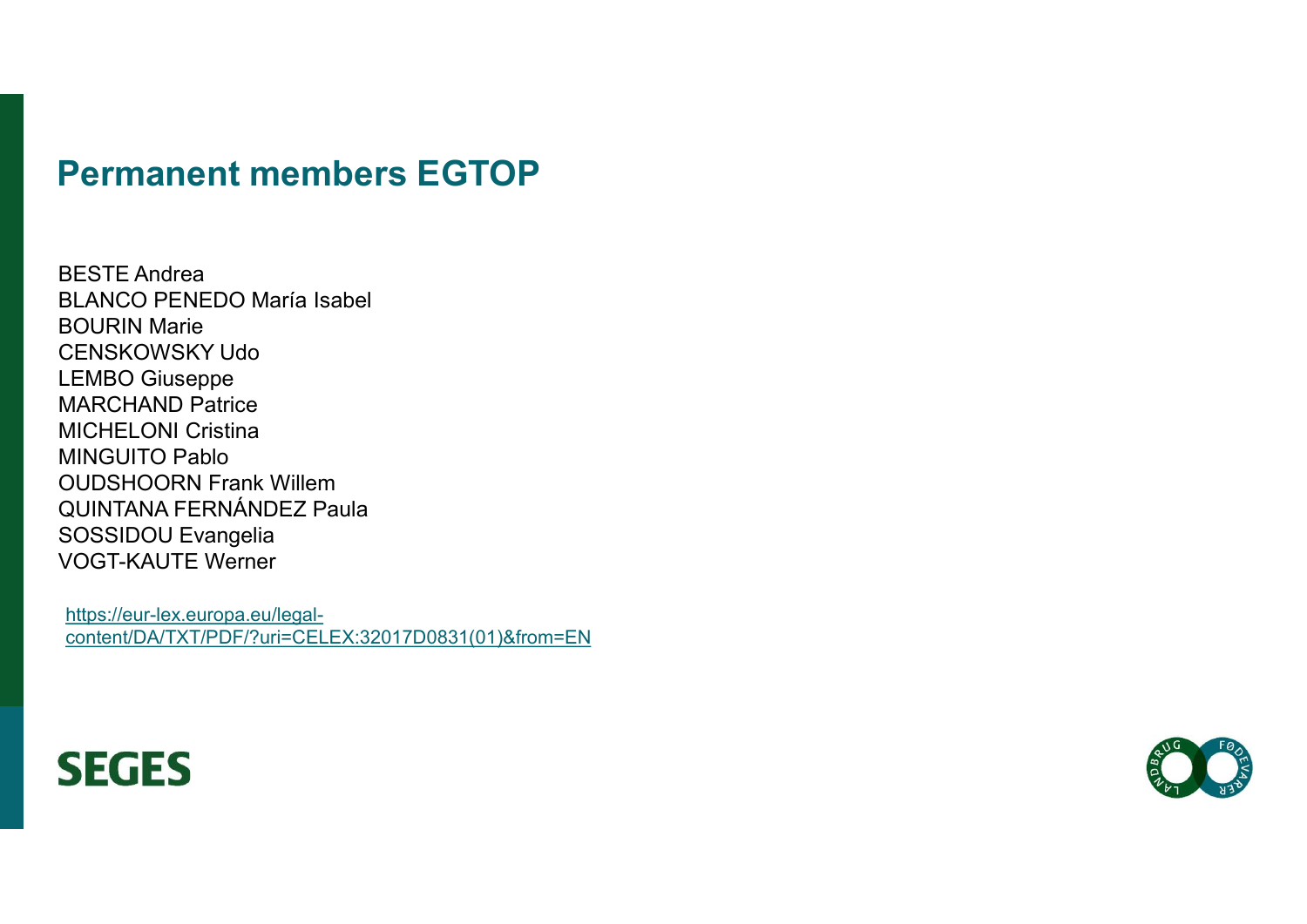# On basis of EU regulation EC no 889/2008

C:\Users\frwo\Documents\Egtop\rules\https eur-lex.europa\_2018.pdf

We look at annexes, what is allowed. My expertise is especially on Annex I

#### On basis of: Overall principles, Council Regulation (EC) No 834/2007

B: the restriction of the use of external inputs. Where external inputs are required or the appropriate management practices and methods referred to in paragraph (a) do not exist, these shall be limited to:

(i) inputs from organic production;

(ii) natural or naturally-derived substances;

(iii) low solubility mineral fertilisers;



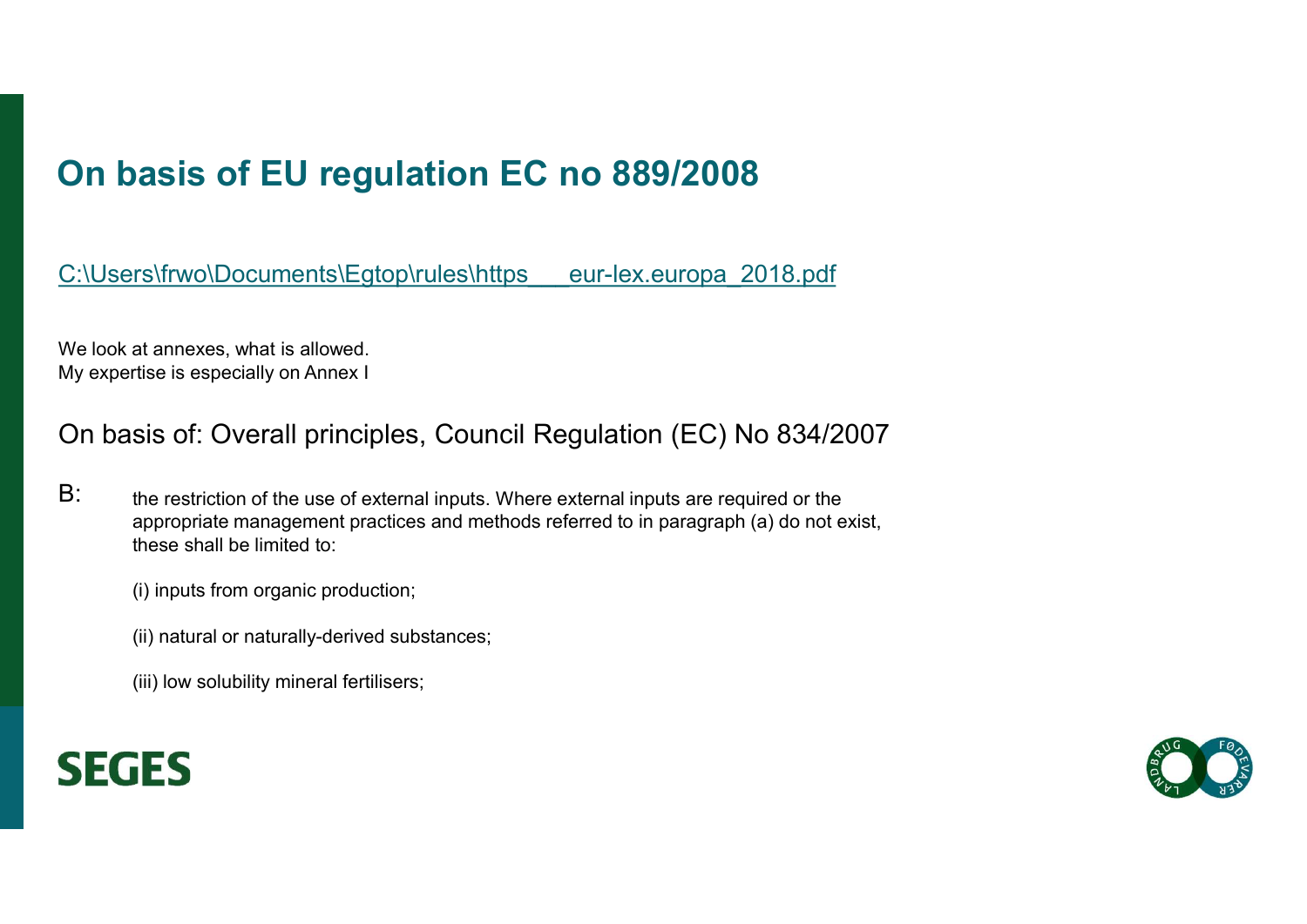### When evaluating

We take in consideration:

From Council Regulation (EC) No 834/2007

When evaluating<br><sup>From</sup> Council Regulation (EC) No 834/2007<br>11) Organic farming should primarily rely on renewable resources within locally organised<br>agricultural systems. In order to minimise the use of non-renewable resou When evaluating<br>
From Council Regulation (EC) No 834/2007<br>
11) Organic farming should primarily rely on renewable resources within locally organised<br>
agricultural systems. In order to minimise the use of non-renewable reso When evaluating<br><sup>From</sup> Council Regulation (EC) No 834/2007<br>1) Organic farming should primarily rely on renewable resources within locally organised<br>agricultural systems. In order to minimise the use of non-renewable resour **VYNEM EVAILLATING**<br>We take in consideration:<br>From Council Regulation (EC) No 834/2007<br>11) Organic farming should primarily rely on renewable resources with<br>agricultural systems. In order to minimise the use of non-renewa

12)Organic plant production should contribute to maintaining and enhancing soil fertility as well as to preventing soil erosion. Plants should preferably be fed through the soil eco-system and not



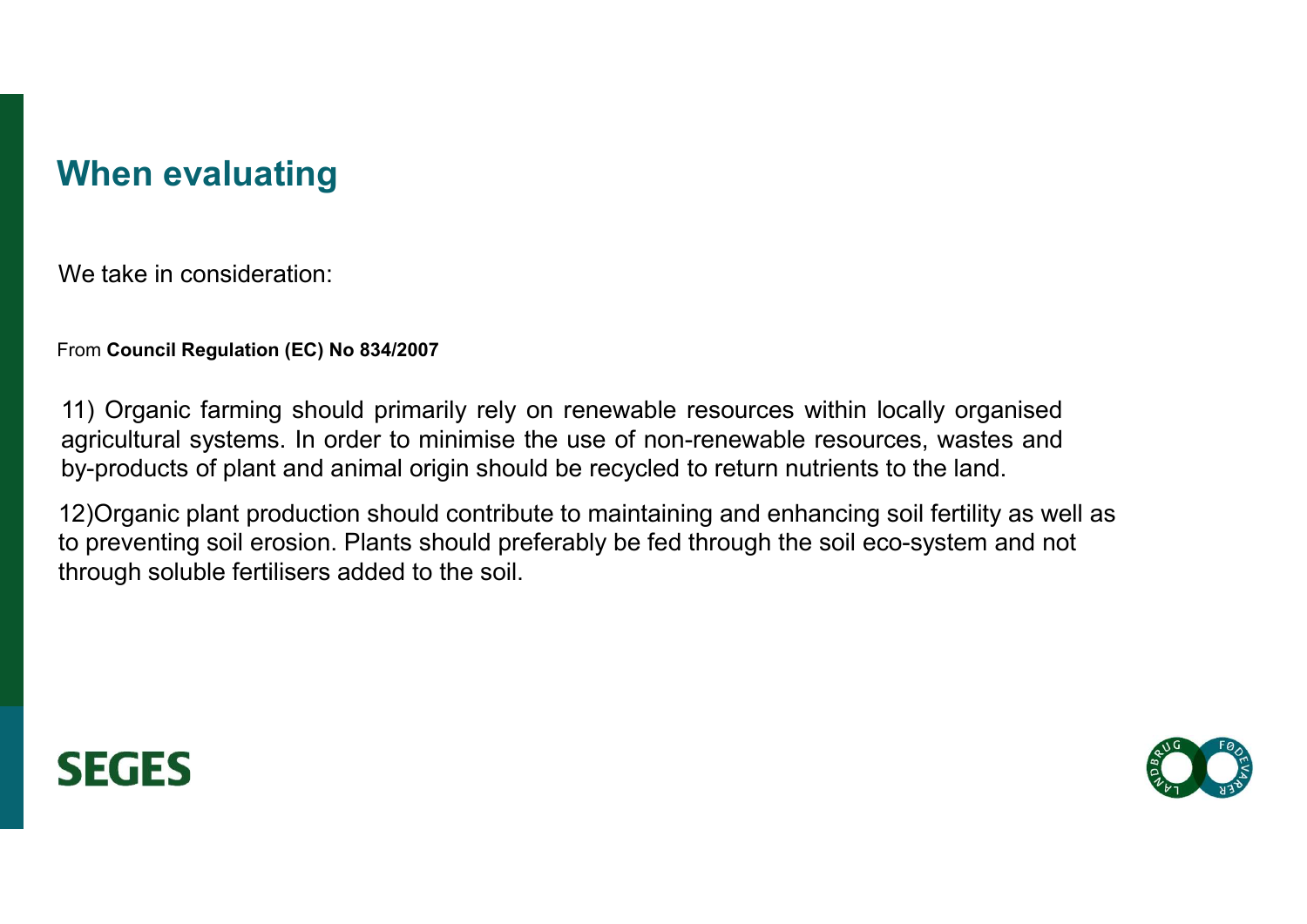Procedure after: ???

Political decision ?

Dependent on new council regulation boing negotiated at the moment, by national delegates representing national interests or organic farming (or both)



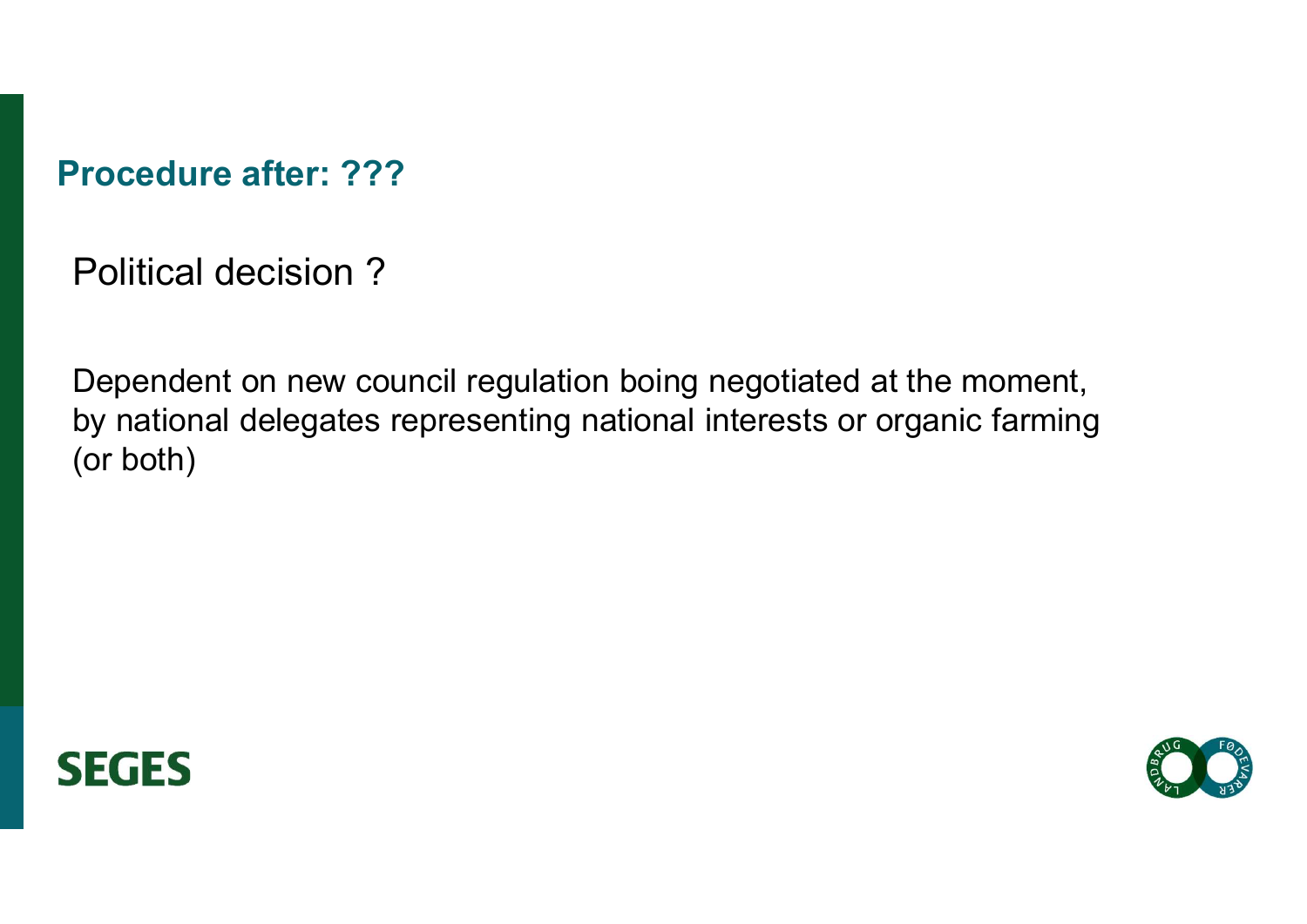#### First a dossier

Annex 1: Template for dossiers concerning fertilizers and soil conditioners

Part A

DOSSIER CONCERNING THE REQUEST TO AMEND ANNEX I Fertilizers, soil conditioners and nutrients referred to in Article 3(1) and Article 6d(2) of **Commission Regulation (EC) No 889/2008** 



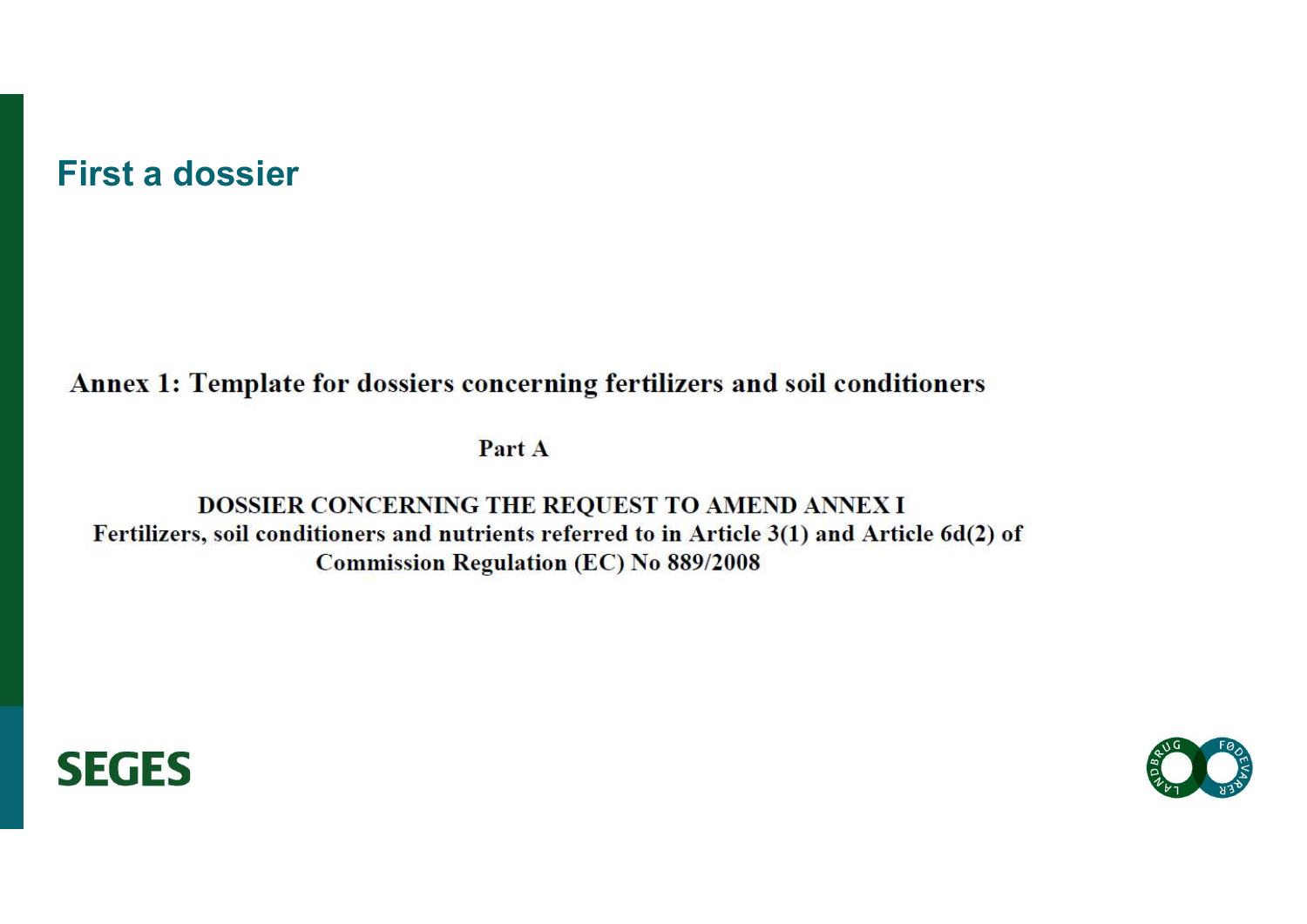#### **Dossier**

**SEGES** 

General Identification Characterisation, composition, relevant nutrients, physical properties, solubility, origin of raw materials Specification of use, fertilizer or soil conditioner, application, dosage Status, historic use, regulatory status (EU, national, others) Reasons for inclusion/withdrawal/amendments State considers that a product or substance should be added to, or withdrawn<br>prred to in paragraph 1, or that the specifications of use mentioned in<br>should be amended, the Member State shall ensure that a dossier giving th Other aspects environmental animal health human health food quality and authenticity ethical issues socio economic issues various aspects

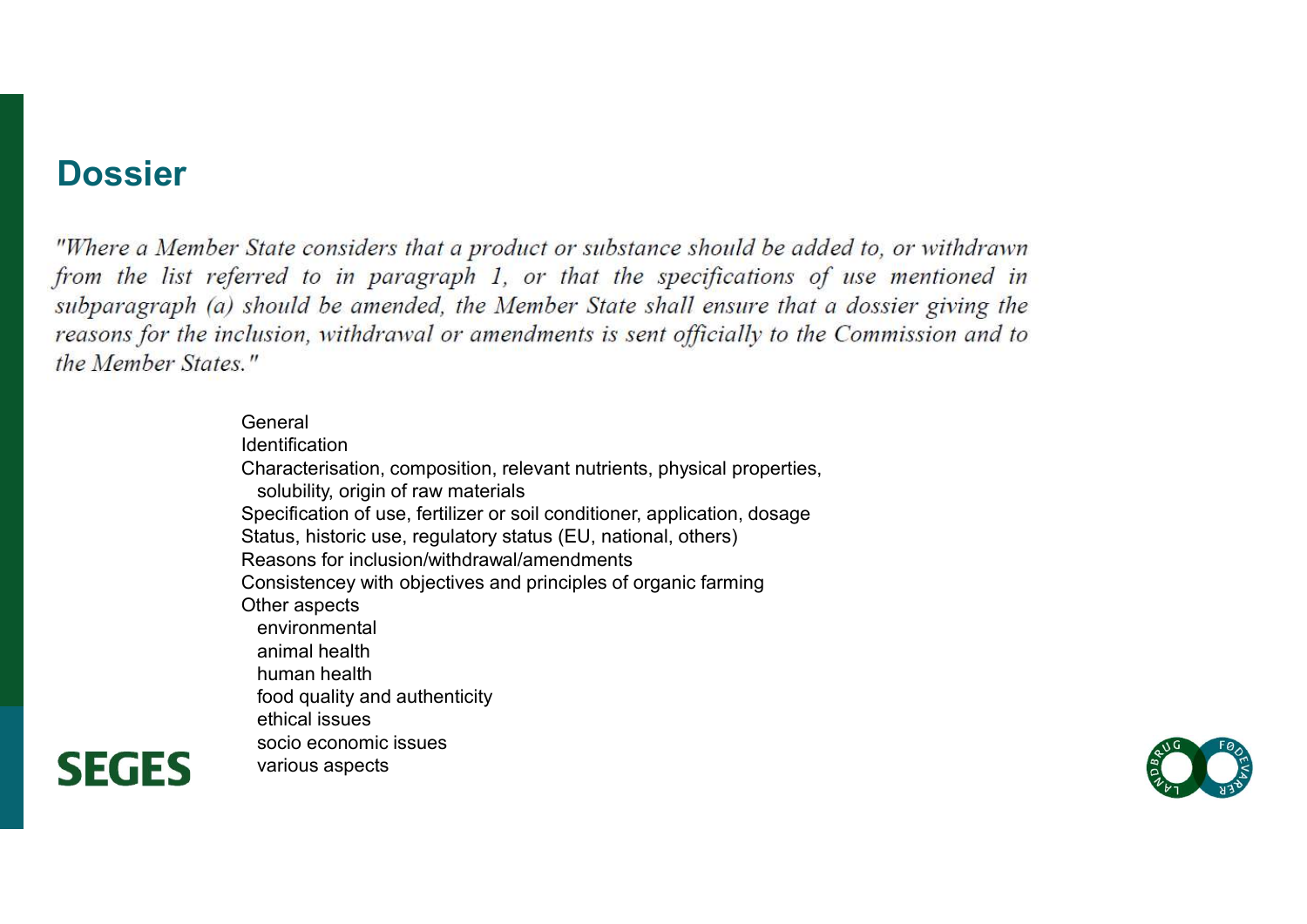#### EGTOP receives

We receive mandates which are compiled dossiers, organized by topic.

Sub-groups are formed

Permanent group evaluates the sub group reports

Thereafter sent to commission.



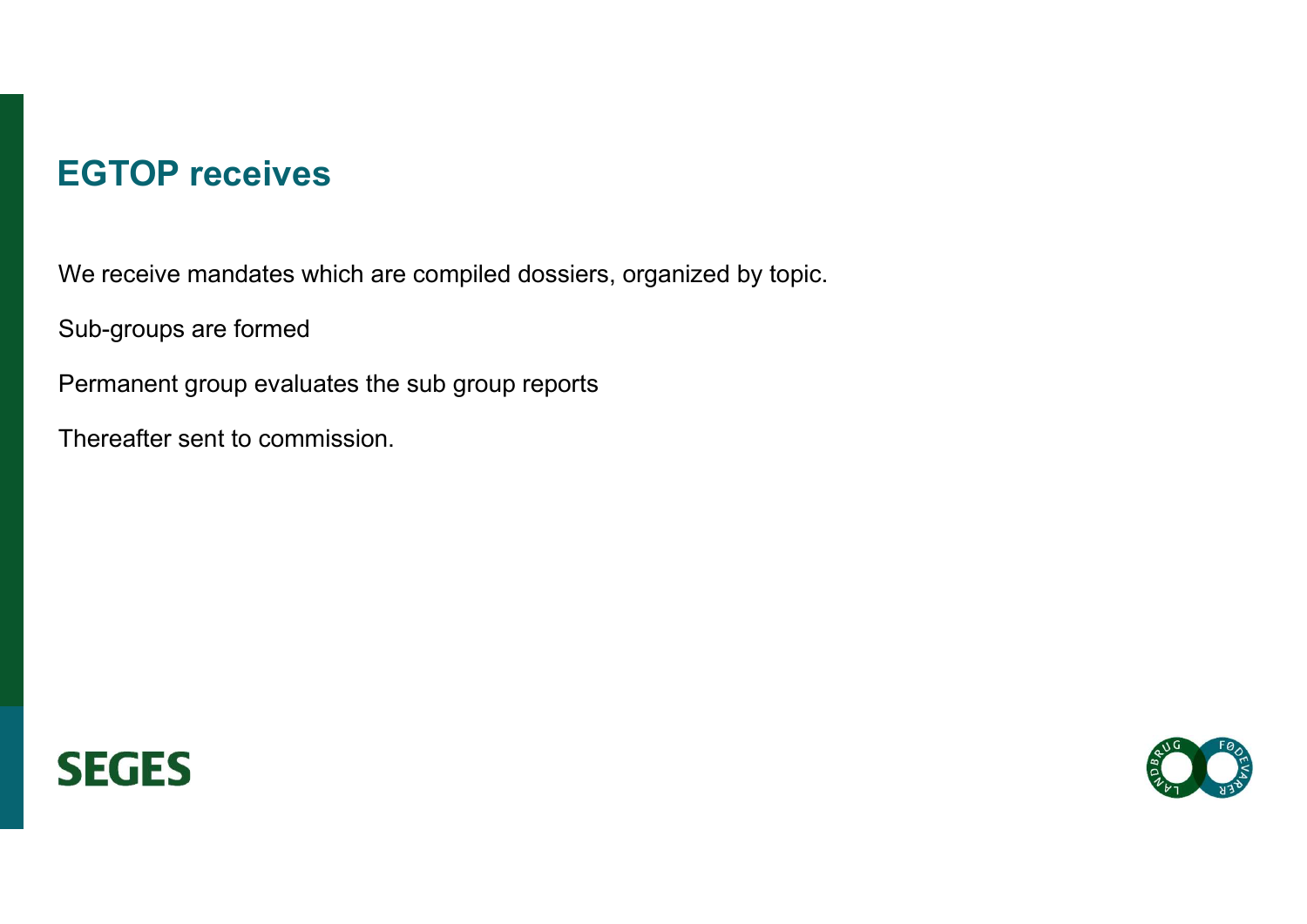### **Digestate**

Biogas digestate containing animal by-products co-digested with material of plant or animal origin as listed in this Annex :

Composted or fermented mixture of vegetable matter

Composted or fermented mixture of household waste

#### Conclusion from Fertilizer report I, 2011:

Animal by-products (including by-products of wild animals) of category 3 and digestive tract content of category 2 (categories 2 and 3 as defined in Regulation (EC) No 1069/2009 of the European Parliament and of the Council) ( 2 ) must not be from factory farming origin. The Processes have to be in accordance with Commission Regulation (EU) No 142/2011 ( 3 ). Not to be applied to edible parts of the crop

However, some national authorities do not admit the use of slaughter waste etc. (DK)



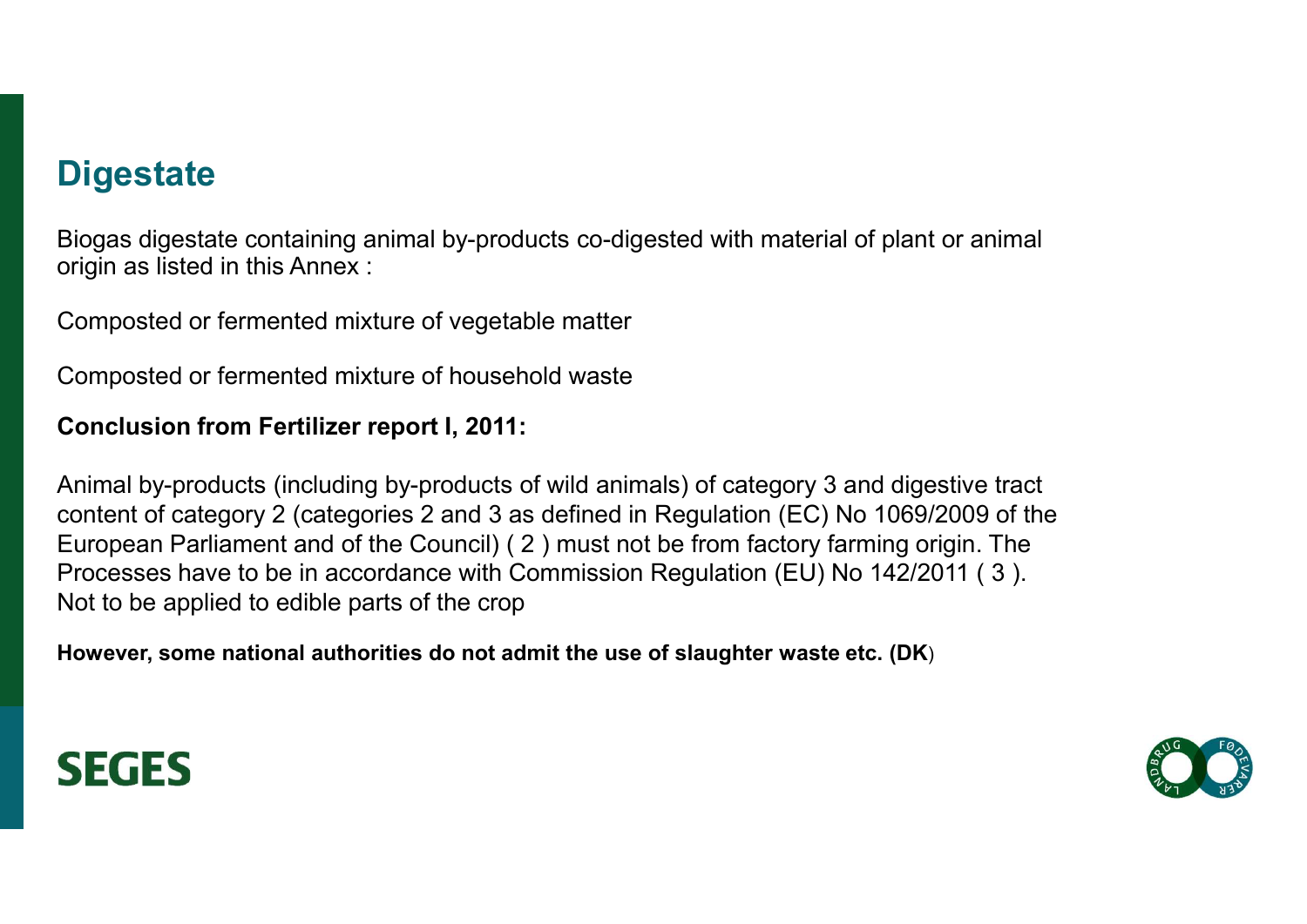# **Struvite**

A crystallization product from sewage waste water cleaning process

(MgNH<sub>4</sub>PO<sub>4</sub>.6H<sub>2</sub>O) 28% P<sub>2</sub>O<sub>5</sub> (= 12%P), 16,7% MgO, 5% N.

Can be used as slowly releasing P fertilizer, P is needed

Recycled product

Doubt about contaminants, mineral N,

#### **Conclusions**

Cannot be included in Annex I because it is not authorized under Regulation (EC) No 2003/2003. However the group (EGTOP) concluded struvite should be considered to be in line with the organic principles, and as soon as it is allowed under 2003/2003 recommends (ivigin  $T_qPU_q$ , ori $_2U$ ) 28%  $r_2U_5$  (= 12%P), 16,7% wigO, 5% N.<br>Can be used as slowly releasing P fertilizer, P is needed<br>Recycled product<br>Doubt about contaminants, mineral N,<br>Conclusions<br>Cannot be included in Annex I



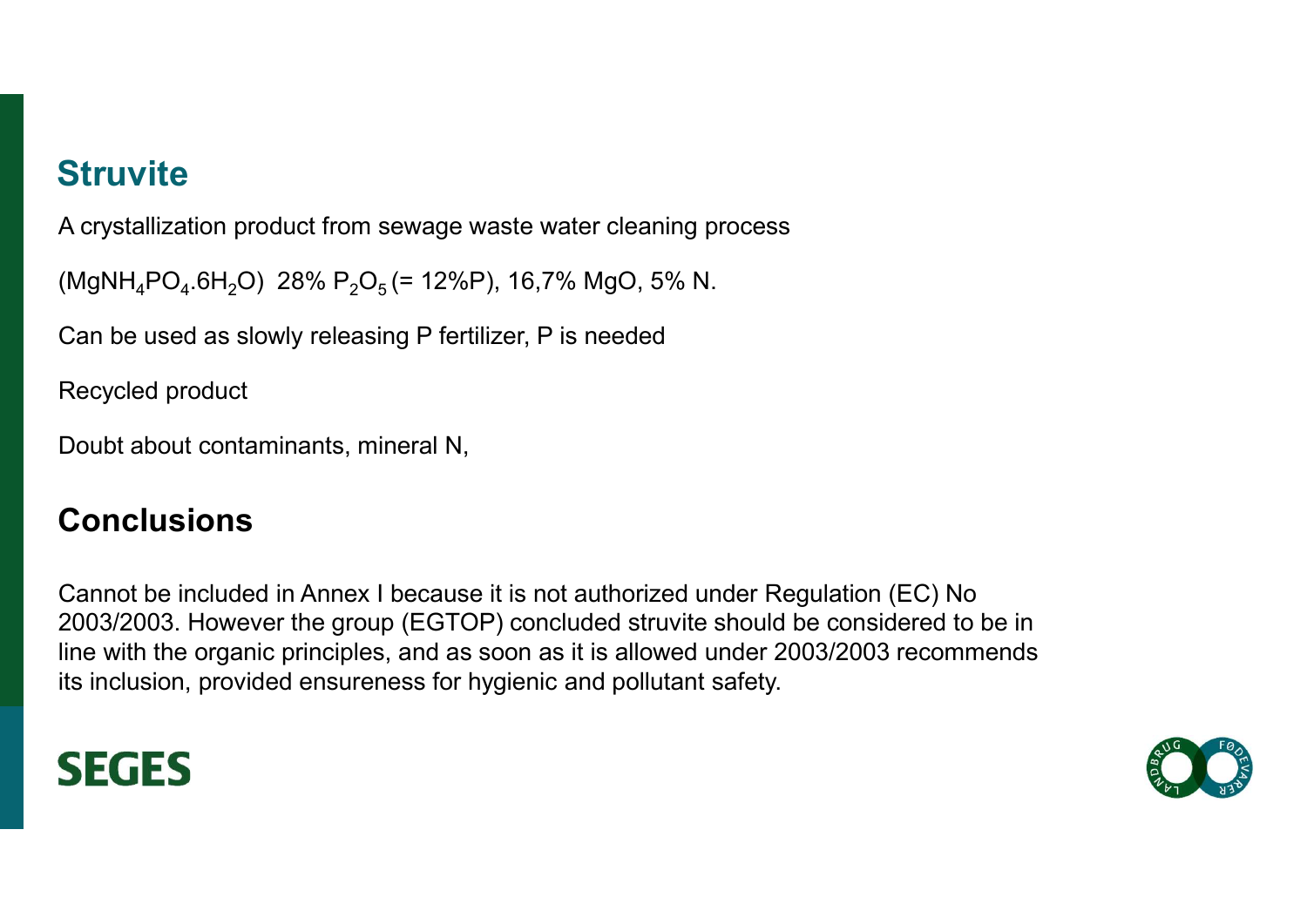# Biochar

A pyrolysis product; two major dominants, charcoal; used as fuel Biochar; applied to soil or feed additive for animals

Problems with different interpretations from member states:

- Some member states consider that biochar is not mentioned in Annex I and therefore prohibited.
- At least one authority considers (or at least has done so in the past) that biochar is equivalent to wood ash, and therefore authorized.
- Some member states consider that biochar is acceptable for organic farming, but that only commercial products which are approved under general legislation may be used.
- Switzerland has included biochar in the Annex of fertilizers authorized in organic production. There is an explicit restriction that only commercial products which are approved under general legislation may be used.



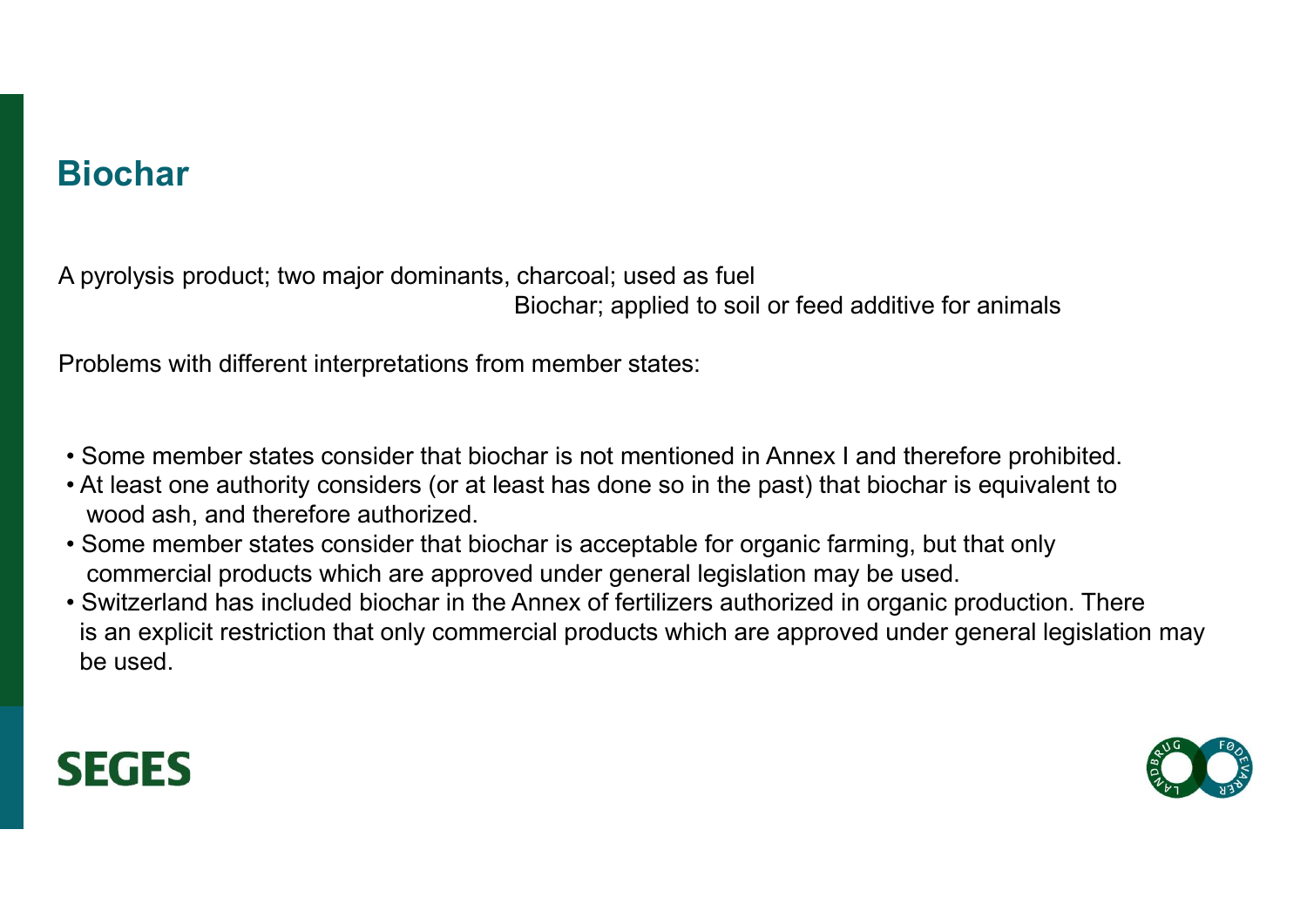## Other reflections

Polycyclic Aromatic Hydrocarbons (PAH's)

Climate effect ? Competition on biomass.

Source

Alternatives ?

Conclusions: The group doesn't see the necessity of biochar use in organic farming, but cannot find strong evidence against the application in the soil, if contaminants risks are handled